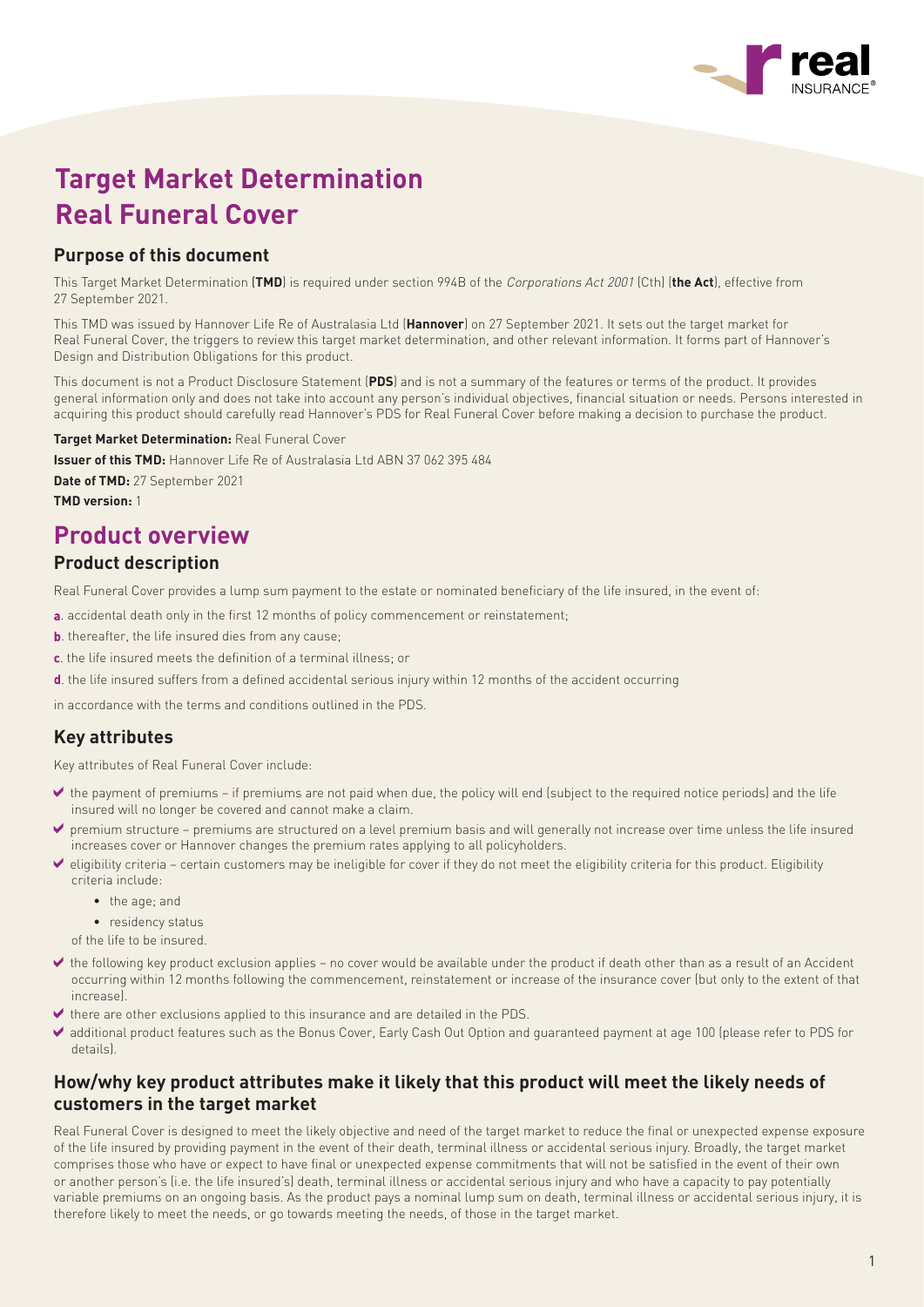# **Description of the target market**

## **Likely objectives, financial situation and needs of customers in the target market of Real Funeral Cover**

The objective of customers in the target market is to reduce their exposure to the following financial situations:

- the customer (either the policyowner or the life insured) has (or envisages that in the future they will or may have) final expenses to be paid in the event of their death or unexpected expenses in the event of suffering an accidental serious injury or terminal illness, such as (but not limited to):
	- funeral expenses; and/or
	- medical costs, transportation and accommodation costs, and personal and palliative care.

#### **Financial situation of customers in the target market**

A customer who:

- $\blacktriangleright$  is earning income;
- has personal savings;
- ◆ has retirement income e.g. superannuation; or
- $\blacktriangleright$  otherwise has financial capacity (e.g. family or other relationships)

to pay premiums (which may vary from time to time) in accordance with the level premium structure to retain the product for the extended period of time which it is intended to be held.

### **Demographic and eligibility requirements**

Primary demographic:

- $\blacktriangleright$  age: 45 79 (when the life insured purchases the policy); or
- customers who are unable to obtain underwritten cover or do not wish to undergo the underwriting process where their financial need can either in part or in whole be satisfied by the level of cover available (ages 18 - 44); and
- residency status: Australian resident.

Secondary demographic:

- $\vee$  age: 18 44 (when the life insured purchases the policy); and
- ↓ residency status: Australian resident.

For example, the following groups are outside the target market for this product:

- age: below 18 or over 79 (when the life insured purchases the policy); or
- residency status: not an Australian resident.

# **Distribution conditions**

#### **In accordance with the obligations outlined under Part 7.8A of the Corporations Act (product design and distribution obligations):**

- this product is authorised for distribution only by Greenstone Financial Services Pty Ltd (**GFS**) and cannot be purchased directly from Hannover;
- this product may only be distributed to customers under General Advice. No Personal Advice is to be provided to a customer at any point in the distribution process;
- GFS should not sell to a customer who does not satisfy the demographic factors of customers in the target market; and
- GFS must provide a customer with a copy of the PDS.

#### **The following distribution conditions and restrictions make it more likely that the customers who acquire the product are in the target market:**

call centre distribution must be undertaken in accordance with authorised call scripts and processes.